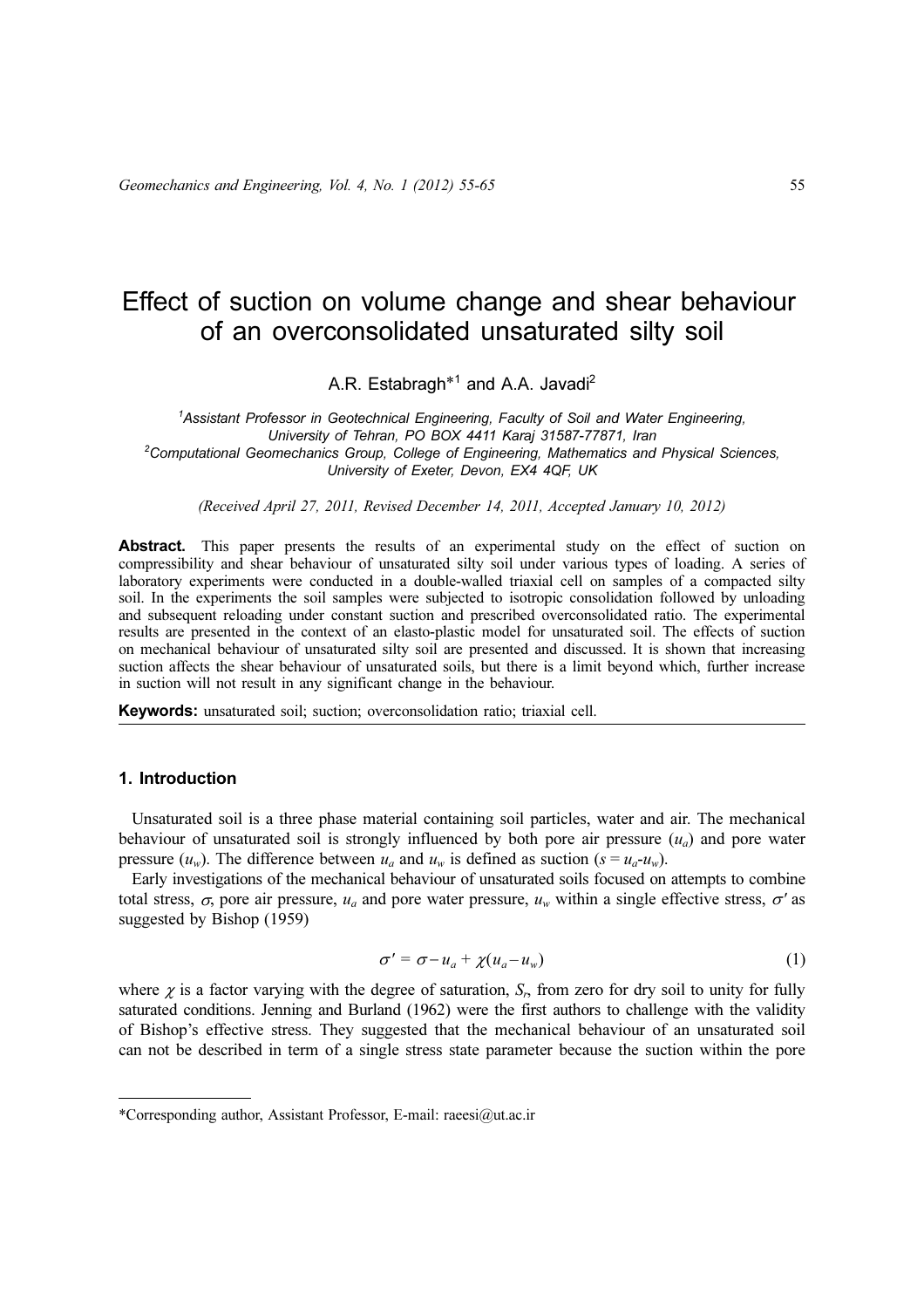#### 56 A.R. Estabragh and A.A. Javadi

water and external stress applied to the boundary of a soil element act in qualitatively different ways on the soil skeleton. Therefore it led to use of two stress state variables: net stress ( $\sigma$  −u<sub>a</sub>) and suction  $(s)$ .

One of the applications of the concept of two independent stress state variables is to explain the volume change behaviour of unsaturated soil. Matyas and Radhakrishna (1968) were amongst the first researchers to consider the two stress state variables as two independent stress states for describing the volume change of unsaturated soil. Fredlund and Morgenstern (1977) proposed sets of constitutive equations to relate the volume change of unsaturated soil to two stress state variables. Another important contribution of two stress state variables is the development of a constitutive model for unsaturated soil behaviour by Fredlund et al. (1978) who suggested a relationship between the shear strength of unsaturated soil and two stress state variables as:

$$
\tau = c' + (\sigma - u_a)\tan\phi' + (u_a - u_w)\tan\phi^b \tag{2}
$$

where  $c'$  and  $\phi'$  are the cohesion intercept and friction angle (with respect to effective stress) at saturation condition and  $\phi^b$  is the angle of internal friction with respect to suction. Fredlund *et al.* (1987) treated  $\phi^b$  as constant for a particular soil. However, it subsequently became apparent that  $\phi^b$ can not be a constant, because when suction increases to very high values the soil can not have infinite value of shear strength, which means that  $\phi^b$  should decrease with increasing suction (Escario and Saez 1986 and Gan et al. 1988). In fact the value of  $\phi^b$  would be equal to  $\phi'$  until suction reaches the air entry value of the soil, which is sufficient for pore air to start entering the soil. After this transition from saturated to unsaturated state, the tangent value of  $\phi^b$  would keep on decreasing to a value much lower than that of  $\phi'$  as the suction increases.

Some other researchers such as Karube (1988), Bolzen et al. (1996), Kohgo et al. (1993) and Khalili and Khabbaz (1998) proposed alternative stress state variables for their constitutive models, in such a way that a single stress state variable can exclusively represent the variation of shear strength. Lu and Likos (2004 and 2006) also highlighted the nonlinear behaviour in the relationship between shear strength and matric suction and pointed out that this nonlinearity is a significant factor in limiting the general validity of the extended Mohr-Coulomb failure criterion for unsaturated soils. They indicated an alternative failure criterion which makes use of Bishop's effective stress concept and also includes a material variable termed capillary cohesion.

In recent years researchers have been attempting to analyse unsaturated soil behaviour in terms of constitutive relations linking volume change; shear deformation and strength in a single elastoplastic model. Alonso et al. (1987) were among the first researchers to propose an integrated framework incorporating both the volumetric and shear behaviour of unsaturated soil. This proposed framework was based on the theory of elasto-plasticity and was initially proposed in qualitative way, rather than with full mathematical development. A fully developed mathematical formulation for unsaturated soil was proposed by Alonso *et al.* (1990) in the form of a critical state type model. This model is now widely known as the Barcelona Basic Model (BBM). Wheeler et al. (2003) and Gallipoli et al. (2003) concluded from experimental results that the degree of saturation has a significant influence on stress-strain behaviour of an unsaturated soil. They employed a stress variable that takes into account the degree of saturation in addition to any influence of suction and proposed a new elasto-plastic model for unsaturated soil that involved coupling of hydraulic hystersis and mechanical behaviour. Other researchers such as Russell and Khalili (2006) and Khalili et al. (2005) proposed bounding surface plasticity models for mechanical behaviour of saturated soils. Bounding surface plasticity modelling of mechanical behaviour has recently been extended to unsaturated soil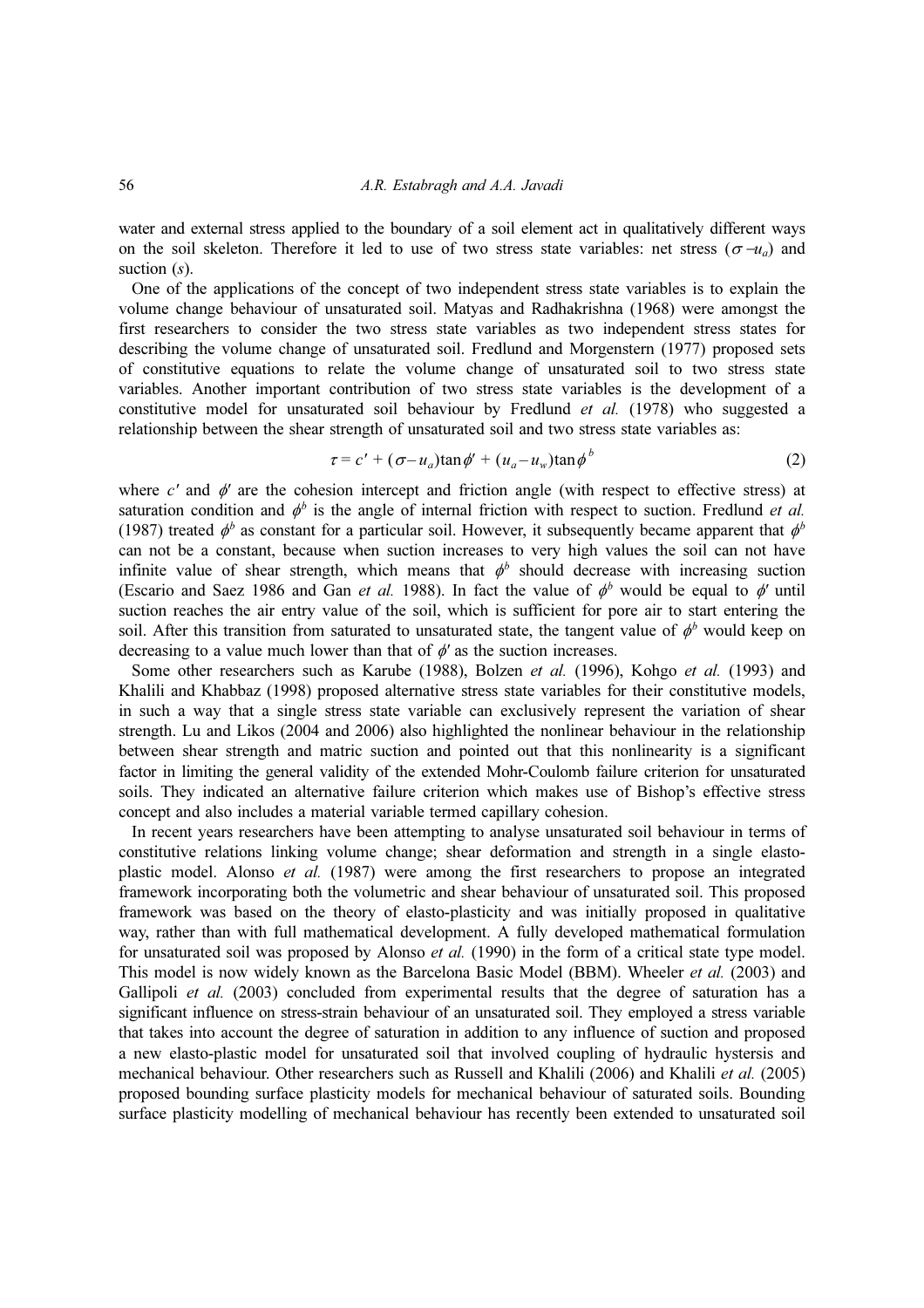by researchers such as Datcheva and Schanz (2003), Russel and Khalili (2006) and Yang et al. (2008).

Rahardjo et al. (2004) performed a number of shear tests on unsaturated soil samples to simulate the stress paths followed by soil elements in a slope that fails under drained and undrained conditions. Review of the literature reveals that this has not been studied for overconsolidated soils and the effects of suction and overconsolidation ratio on the shear behaviour of unsaturated soils have not been thoroughly investigated. Therefore, this study focuses on the effect of suction and overconsolidation ratio on the consolidation and drained shear behaviour of unsaturated silty soil. The experimental program and results are presented and discussed below.

### 2. Testing procedures

A series of suction controlled consolidation and triaxial tests were carried out on samples of compacted silty soil to investigate the influence of suction on mechanical behaviour of unsaturated soil. The silty soil used in this work consisted of 5% sand, 90% silt and 5% clay. It had a liquid limit of 29% and plasticity index of 19%. All samples were prepared at a water content of 10% (4% below the optimum value from the standard proctor compaction test). Static compaction was carried out in nine layers, each layer being compacted at the rate of 1.5 mm/min to a maximum vertical stress of 1600 kPa, The dimensions of the samples were 38 mm diameter and 76 mm height. The surface between each two layers, was scarified to ensure good contact with layers. The samples compacted in this condition were uniform and repeatable. Therefore, static compaction was found to be more reliable than the other methods. This method of preparing sample also was used successfully by other researchers such as Sivakumar (1993) and Sharma (1998).

The tests on unsaturated soil samples were done in a Bishop-Wesley hydraulic triaxial cell, modified to a double-walled cell (Estabragh et al. 2004). Before the main tests, calibration tests were carried out in order to estimate the volume change of different components of the system (including water absorption by the acrylic cell walls, apparent volume change of the cell due to the effects of cell pressure, loading ram displacement and drainage line) and to make the necessary corrections to the measurements. The suction in the samples was controlled by the axis translation technique. The samples were initially subjected to an equalization stage with a prescribed set of mean net stress and suction imposed on the sample. During equalization period (varying from 7 to 10 days depending on the value of suction imposed) the sample reached equalization at a specified stress state. Subsequently all samples were subjected to isotropic consolidation to a defined mean net stress. The next stage involved isotropic unloading to a predefined value of mean net stress and the final step was shearing (reloading). Isotropic loading, unloading and reloading were carried out at constant suction.

The soil water characteristic curve was established in the double wall triaxil cell under mean net stress of 50 kPa. An initial suction of 50 kPa was created in the sample by using  $u_a$  and  $u_w$  equal to 350 and 300 kPa respectively. Then the pore air pressure was kept constant and the  $u_w$  was decreased to 50 kPa at the rate 0.8 kPa/hour. Therefore, the final suction created in the sample was 300 kPa.

#### 3. Test results

In consolidation test the mean net stress was increased from 20 or 50 kPa to 550 kPa (target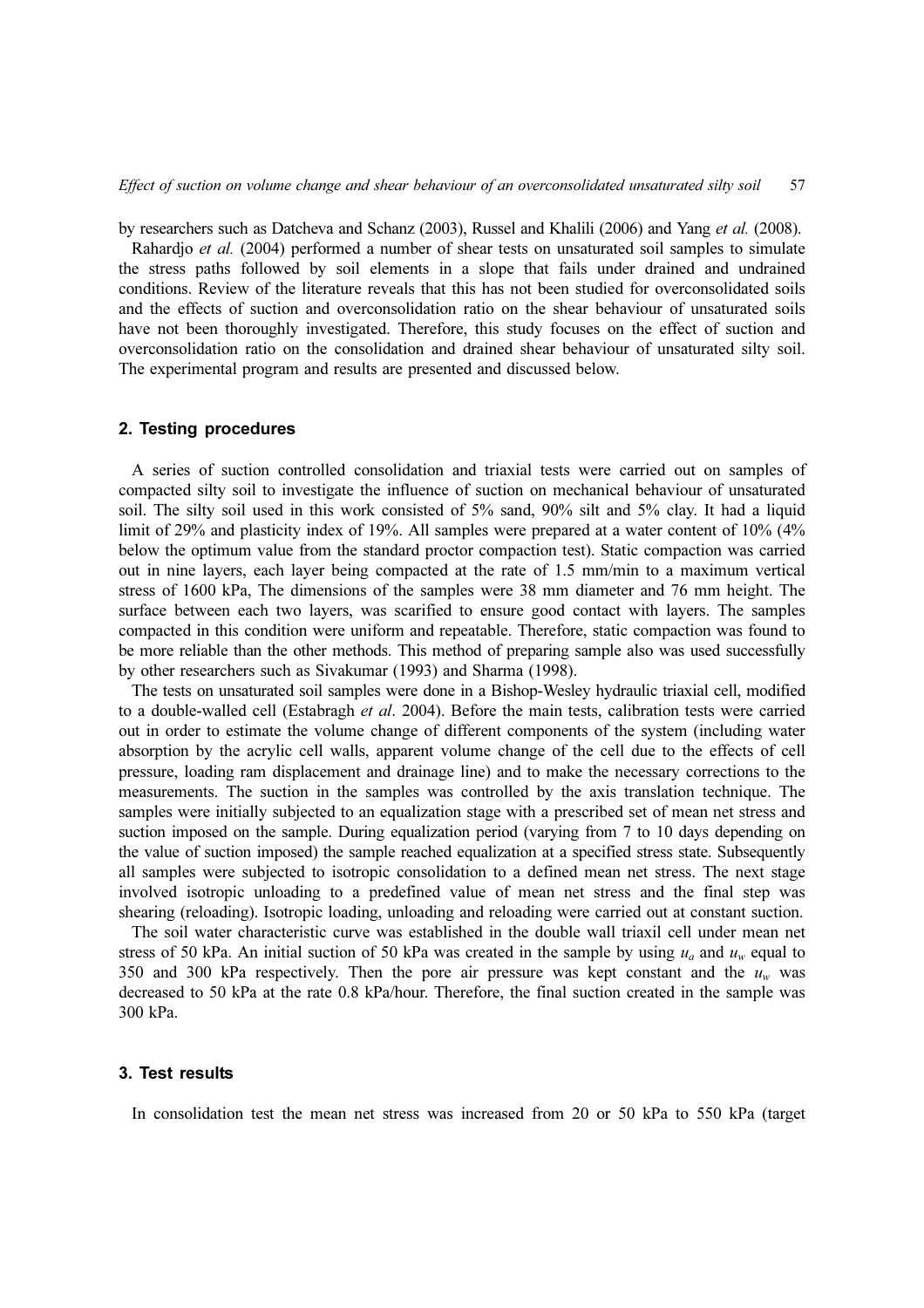

Fig. 1 Variation of specific volume during consolidation for different values of suction

value) while holding the suction constant (0, 100, 200 or 300 kPa). Typical variation of specific volume (v) with mean net stress  $(p^{net})$  during consolidation is shown in Fig. 1. It is shown in this figure that the volume of the soil sample decreased as the mean net stress increased. A continuous increase in mean net stress caused the soil to start to yield at some point. The value of yield stress was estimated by the method of intersection of two linear segments of the consolidation curve as suggested by Cui and Delage (1996). As expected, the yield value increased with increasing suction. Therefore, when the yield stress at a particular value of suction was exceeded, the soil state fell on an isotropic normal consolidation line. The values of the slope  $(\lambda(s))$  and intercept  $(N(s))$  of normal consolidation lines were calculated from the results in Fig. 1. The variations of  $\lambda(s)$  and  $N(s)$  with suction are shown in Figs. 2 and 3.

Shearing was performed at the end of unloading stage, when final isotropic confining pressure was held constant. Drained shear tests were conducted at constant cell pressure and under constant suction. In this work five cell pressures, 50, 100, 200, 300 and 400 kPa (corresponding to OCR values 11, 5.5, 2.75, 1.83 and 1.37) and four values of suction, 0, 100, 200 and 300 kPa were used. During the tests the variations specific volume and water content were recorded. Typical results of the triaxial tests for  $s = 100$  kPa are shown in Fig. 4. Compression of a sample during shearing is



Fig. 2 Variation of  $\lambda(s)$  with suction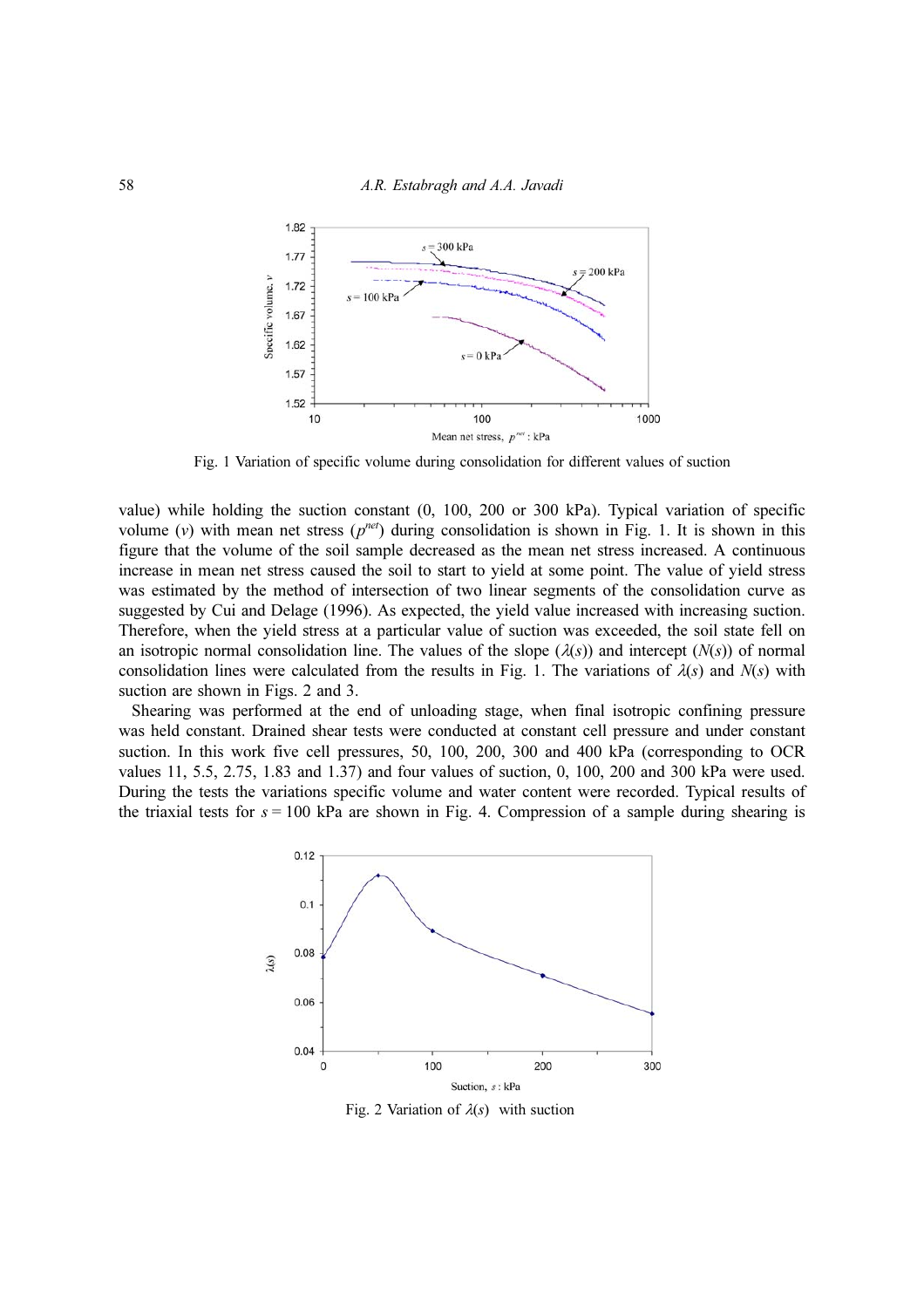

Fig. 4 (a) Stress-strain curves, (b) Volumetric strain-axial strain curves for samples tested at  $s = 100$  kPa under various cell pressures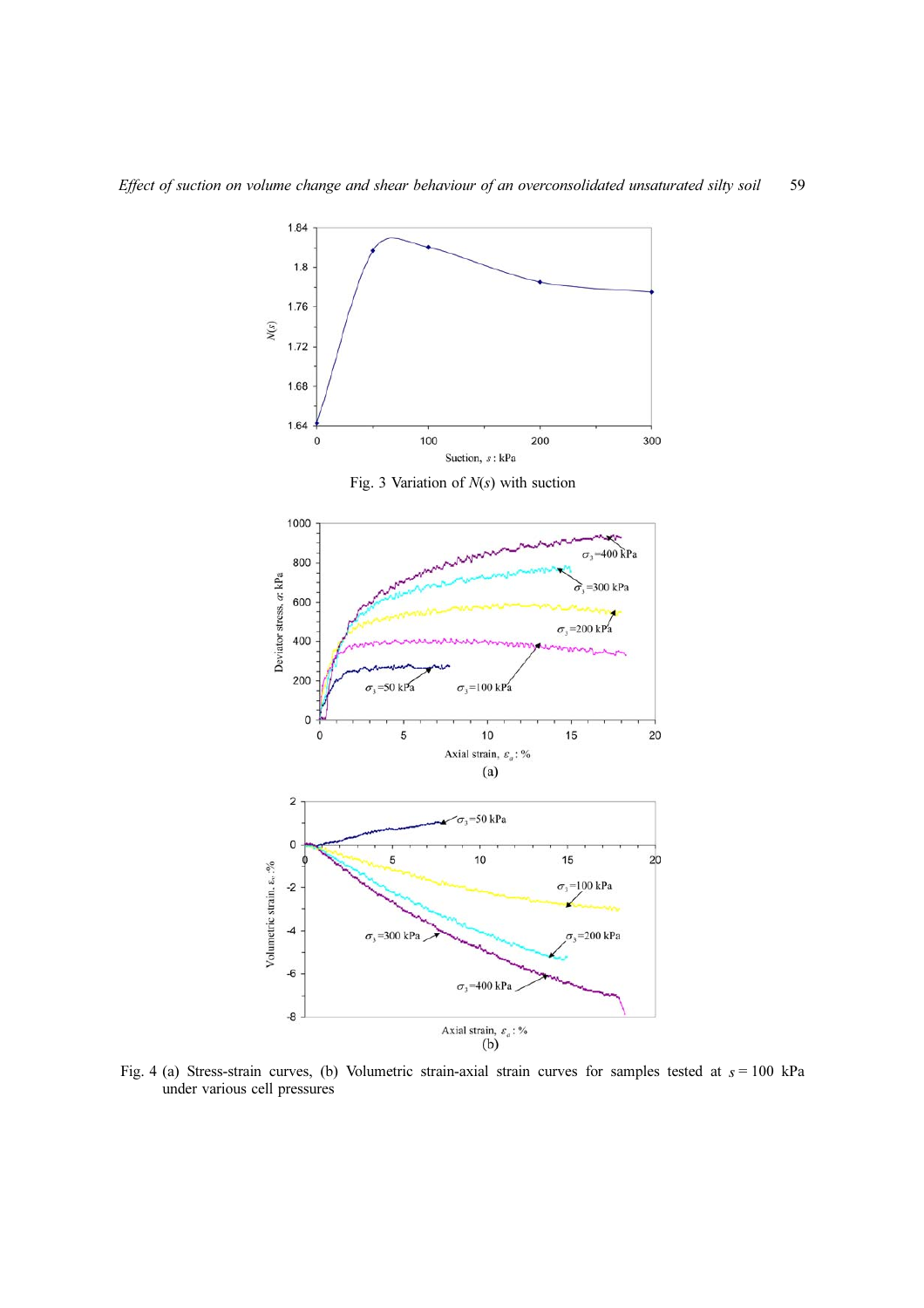

Fig. 5 Soil water characteristic curve

expressed using a negative sign, and a positive sign is used for dilation of the sample in the graphs of volumetric strain versus axial strain. Fig. 5 shows the soil water characteristic curve in the space of suction and degree of saturation. The initial of suction was 50 kPa and it was increased gradually to the final value of 300 kPa.

#### 4. Discussion

The NCLs (Normal Consolidation Lines) were found to be linear within the range of suction and net stress investigated in this work. The NCLs can be characterised using the conventional relationship

$$
v = N(s) - \lambda(s) \ln \frac{p^{net}}{p_c}
$$
 (3)

Where v and  $p_c$  are specific volume and reference pressure respectively.  $N(s)$  (intercept) is the value of specific volume at the reference pressure and  $\lambda(s)$  is the compressibility parameter (slope of normal consolidation line) representing changes in specific volume with mean net stress on the virgin line. For the isotropic stress state, the intersection of the yield surface with  $q = 0$  plane defines a loading-collapse (LC) yield curve, with the isotropic yield stress increasing with increase in suction from the saturated value at zero suction. The stress states on the LC yield curve correspond to the normal conditions, and the resulting values of specific volume lie on a unique isotropic normal compression surface in  $v - p^{net}$  space, which can be expressed by Eq. (3). This corresponds to a series of normal compression lines for different values of suction in the  $v - p^{net}$ plane. The LC yield curve was produced from the yield points obtained from the isotropic consolidation curves as shown in Fig. 6. The shape of the LC yield curve is consistent with that proposed in the Alonso et al. (1990) model and is also in agreement with the results of researchers such as Wheeler and Sivakumar (1995) and Jotisankasa et al. (2009).

It was found from the experimental results that  $\lambda(s)$  is a function of suction. The value of  $\lambda(s)$ decreased with increasing suction (for suction greater than about 70 kPa) but  $\lambda(s)$  appears to have decreased sharply as the suction reduced to zero. This behaviour is not consistent with model of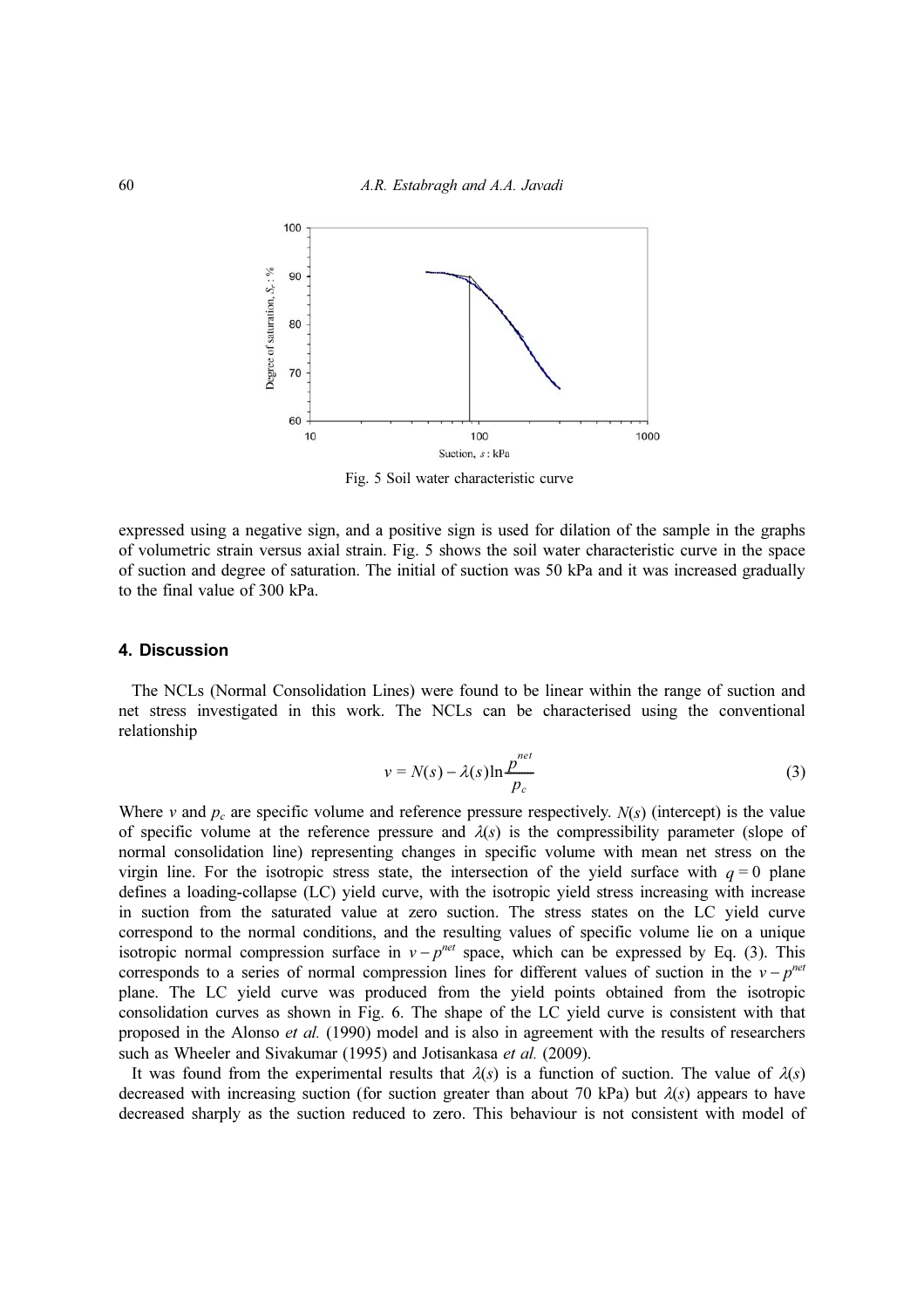

Fig. 6 Loading-collapse (LC) yield curve

Alonso *et al.* (1990) who proposed that the slope of isotropic normal consolidation line  $\lambda(s)$ decreases monotonically with increasing suction from saturation condition. The results from Wheeler and Sivakumr (1995) showed a similar trend. This variation can not be fitted precisely with BBM expression for the variation of  $\lambda(s)$  with suction. The results show that the value of  $N(s)$ (intercept) in Eq. (3) also is function of suction. The variations of  $N(s)$  with suction is similar to that of  $\lambda(s)$ . It increases with suction until the suction of about 70 kPa and then decreases and its variations for suction greater than 200 kPa is not noticeable. These findings are inconsistent with the results that were presented by Sivakumar (1993). He concluded from experimental tests on samples of kaolin that the values of  $N(s)$  increase with increasing suction. This difference in results may be due to the different type of the soil that was used in this work.

The results of the triaxial test conducted at cell pressure of 50 kPa (OCR = 11) (Fig. 4) show that the deviator stress increased to a peak value of 250 kPa at about 2% axial strain and after that it became nearly constant. It is observed that during the shearing test the volume of the sample increased after a slight initial contraction. In the test with cell pressure of 100 kPa (OCR = 5.5) shear test was conducted to an axial strain of about 18% as shown in Fig. 4. The deviator stress increased to a peak value of about 370 kPa at axial strain of about 2% and then remained nearly constant. The volume of this sample decreased during shearing. The shear tests for cell pressures of 200, 300 and 400 kPa (OCR = 2.75, 1.83 and 1.37) were performed up to 18, 15 and 18% axial strains respectively. In these tests the deviator stress increased to a peak value and then remained nearly constant. It is obvious that in the test with cell pressure of 50 kPa and suctions of 200 and 300 kPa the deviator stress first increased and then slightly decreased; during shearing the volume of these samples increased after a slight initial contraction. Therefore these samples with cell pressure of 50 kPa exhibited a relatively brittle behaviour during shearing and a slight increase in total volume was observed after an initial compression. This behaviour can be attributed to the influence of suction on the stiffness, brittleness and dilatancy of the soil sample at low confining pressure (high OCR value), but with increasing suction the brittleness of soil sample increased especially at low confining pressures. Fig. 7 shows typical results of variation of maximum deviator stress with suction at constant cell pressure of 300 kPa. This figure shows that the deviator stress increased with increasing suction in a nonlinear fashion. The deviator stress increased linearly with suction until  $s = 100$  kPa and then increased nonlinearly until suction of about 200 kPa after which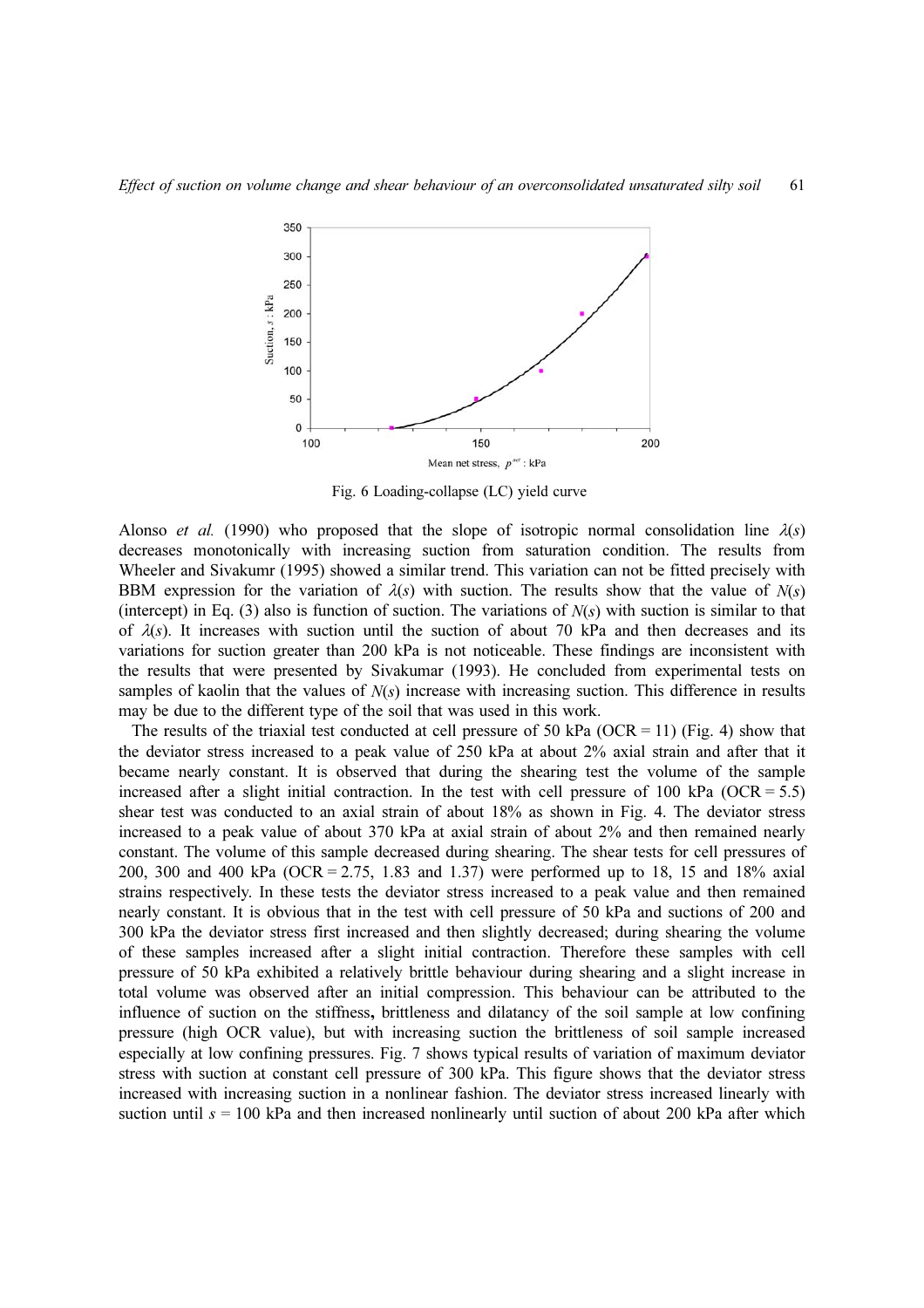

Fig. 7 Variations of maximum deviator stress with various suction at  $\sigma_3 = 300$  kPa



Fig. 8 Typical results of the envelope under suction of 100 kPa and different confining stress

it remained almost constant. Although the brittleness of soil decreased with increasing confining pressure, but it can be concluded that the strength of soil sample increases with increasing suction in a nonlinear fashion. Under constant suction the increase in cell pressure causes a progressive evolution from dilatancy to compression behaviour until the dilatancy completely disappears. Typical failure envelope is presented in Fig. 8. Each of the Mohr-Coulomb failure envelopes was plotted based on Mohr circles from three triaxial tests at a constant matric suction. In plotting the failure envelopes it was assumed that the effective angle of internal friction,  $\phi'$  was constant. The cohesion intercepts of the failure envelopes on the zero confining stress ( $\sigma_3 - u_a$ ) plane were joined together to give a failure envelope with respect to matric suction. Fig. 9 also presents another pattern of increase in cohesion intercept with increase in suction for all samples tested at different confining pressures (the value of c' was obtained from the failure envelope to Mohr circles). This figure shows that the variation of c' with suction is linear until suction of 100 kPa. It increases with increasing suction until 200 kPa in a nonlinear fashion; and beyond  $s = 200$  kPa it is nearly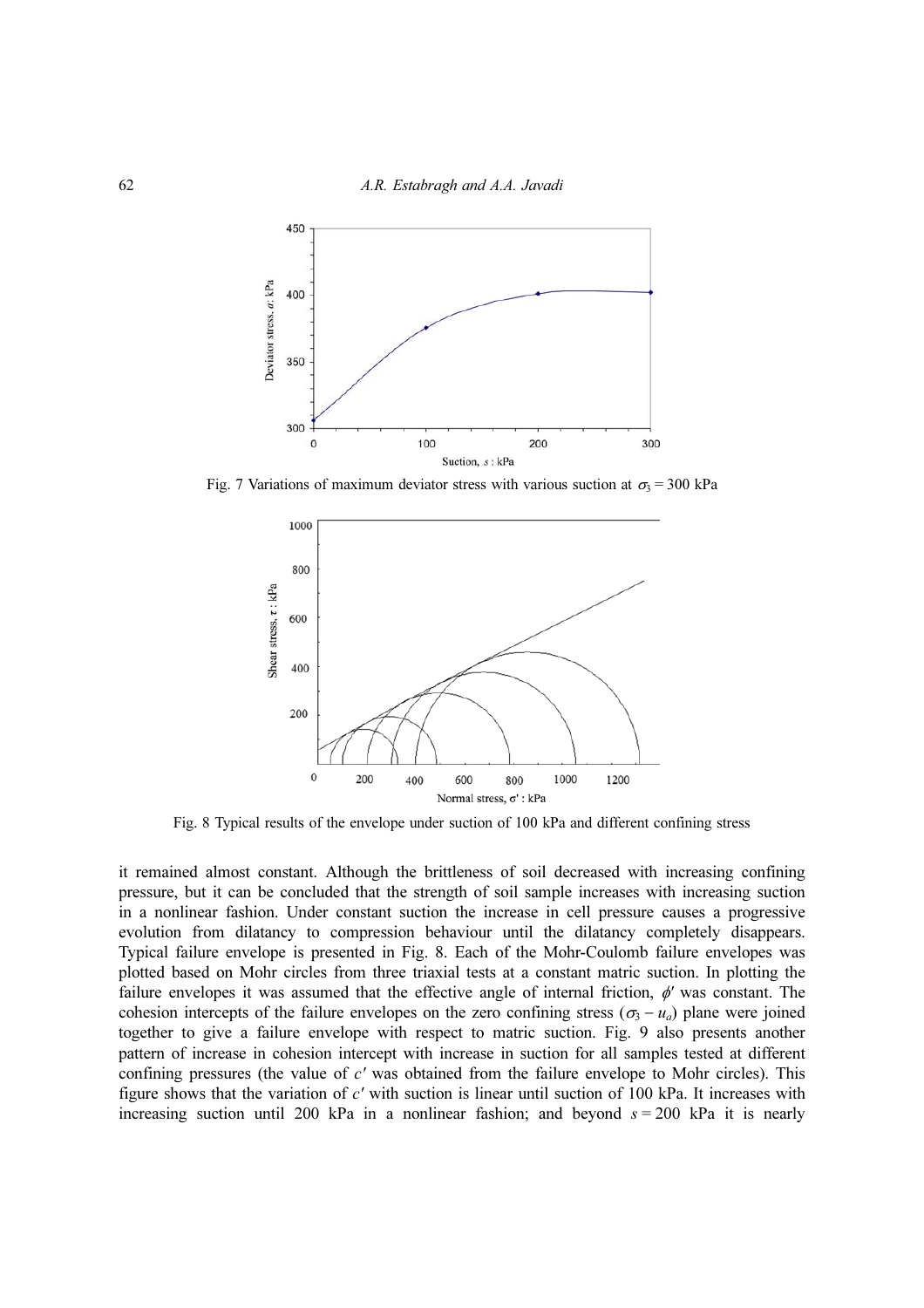

Fig. 9 Variations of  $c$  with suction

constant. These findings are consistent with the results that were presented by Rahardjo et al. (2004). From a series of consolidated drained tests they found a nonlinear relationship between c' and suction but the value of c' increased with increasing suction. It is resulted from Figs. 7 and 9 that the deviator stress and cohesion increased until suction of 200 kPa beyond which their variations were insignificant.

The air entry value of the soil was estimated as 85 kPa, (Fig. 5) based the method that was proposed by Vanapalli et al. (1999). It can be said that the of air entry value is a limit between the linear and non linear parts of maximum deviator stress-suction and effective cohesion-suction curves (Figs. 7 and 9). Therefore, the air entry value has a significant effect on the linear and nonlinear variation of strength. The suction of 200 kPa appears to have an important role in the mechanical behaviour of this soil in that, beyond  $s = 200$  kPa, further increase in suction does not have a significant effect on the behaviour of the soil. It is important to note that this suction (200 kPa) is not the same as the air entry value of the soil.



Fig. 10 Variations of specific volume with suction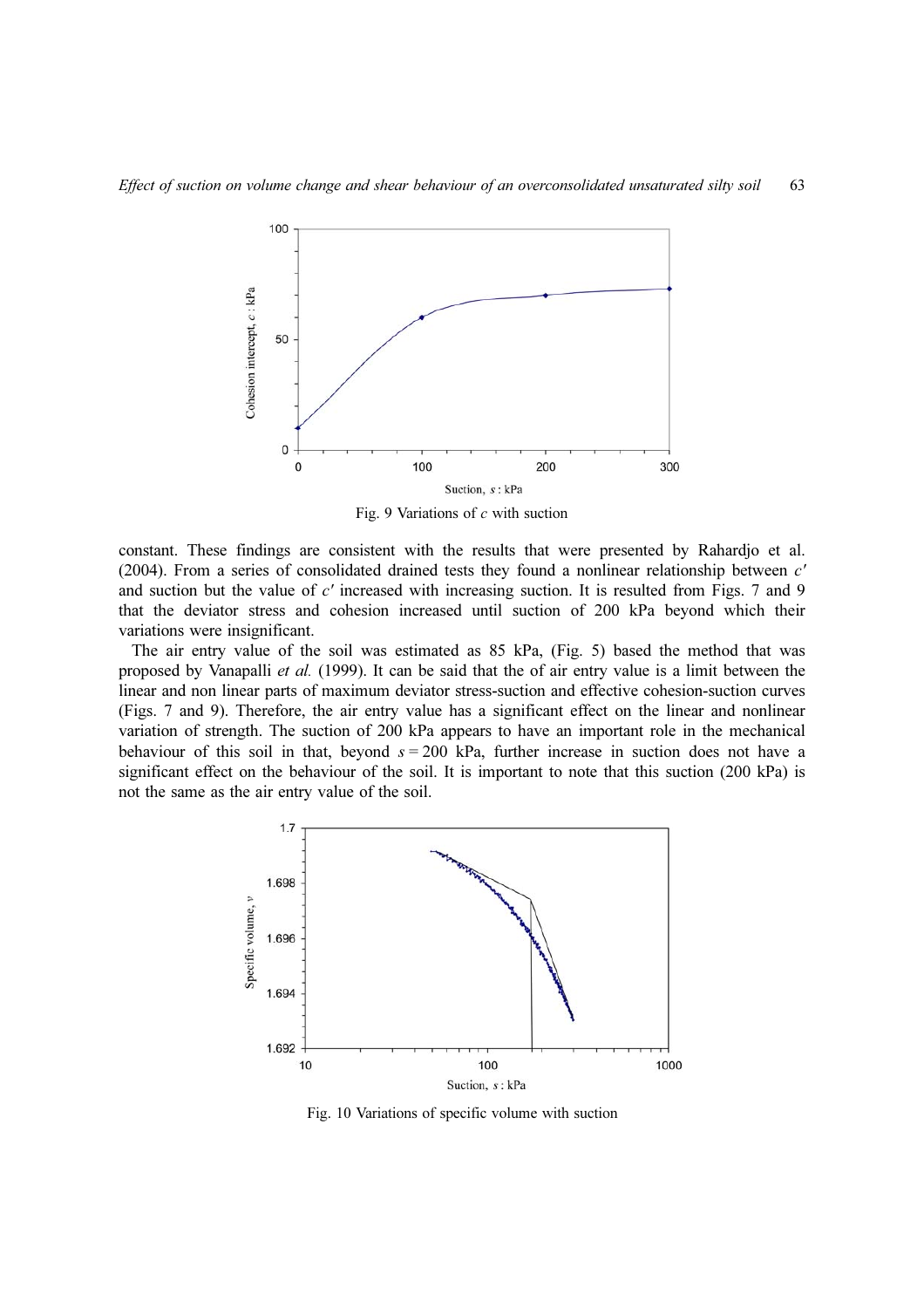Fig. 10 shows the variations of specific volume with suction. The yield point was estimated from this figure to be about 190 kPa, using the method that was proposed by Cui and Delage (1996). Therefore, it can be said that the yield point due to increasing suction is an important point in changing the behaviour of unsaturated soils due to suction (Estabragh et al. 2000). Physically this can be explained by the following argument. As suction increases from zero, more water-filled voids become air-filled, leading to additional stability in particle contacts. However, once most of the voids become air-filled, additional stability at inter particle contacts primarily depends on suction. But additional forces reach a limiting value, meaning that any increase in shear strength after a certain value of suction would be insignificant. Some researchers such as Fredlund and Rahardjo (1993) and Vanapalli *et al.* (1999) concluded that there is a specific level or boundary beyond which, further increase in suction will not result in any significant change in mechanical behaviour of unsaturated soils.

#### 5. Conclusions

Results from an experimental program consisting of a series of controlled suction consolidation and drained triaxial tests were used to investigate the effect of suction on subsequent mechanical behaviour of unsaturated silty soil. Based on the test results the following conclusions can be drawn:

- (1) With increasing suction the yield stress increases but  $\lambda(s)$  and  $N(s)$  first increase until to a suction nearly equal to 70 kPa then monotonically decrease.
- (2) The LC yield curve is consistent with the model of Alonso et al. (1990).
- (3) Dilatancy in the sample depends on the value of suction at a given confining pressure, higher suctions cause more dilatancy.
- (4) The air entry value and yield point have important role in the behaviour of unsaturated soils. Yield point due to increasing suction can be considered as a boundary beyond which the effect of suction on strength of soil is insignificant.

#### **References**

- Alonso, E.E., Gens, A. and Josa, A. (1987), "Special Proplems Soils, General Report", Proceedings of the 9th European Conference Soil Mechanics, Dublin, 1083-1146.
- Alonso, E.E., Gens, A. and Josa, A. (1990), "A constitutive model for partially saturated soils", Géotechnique, 40(3), 405-430.
- Bishop, A.W. (1959), "The Principal of effective Stress", Tek, Ukebled.
- Bolzon, G., Schrefler, B.A. and Zienkiewicz, O.C. (1996), "Elastoplastic soil constitutive laws generalized to partially saturated states", Géotechnique, 46(2), 279-289.
- Cui, Y.J. and Delage, P. (1996), "Yielding and plastic behaviour of an unsaturated compacted silt", Géotechnique, 46(2), 405-430.
- Escario, V. and Saez, J. (1986), "The shear strength of partially saturated soils", Géotechnique, 36, 453-456.
- Datcheva, M. and Schanz, T. (2003), "Anisotropic bounding surface plasticity with rotational hardening for unsaturated friction material", Journal de Physique iv, 105, 305-312.
- Estabragh, A.R., Javadi, A.A. and Boot, J.C. (2004), "Effect of compaction pressure on consolidation behaviour of unsaturated silty soil", Can. Geotech. J., 41(3), 540-550.

Estabragh, A.R., Javadi, A.A. and Boot, J.C. (2000), "An experimental study of elastic volume change in